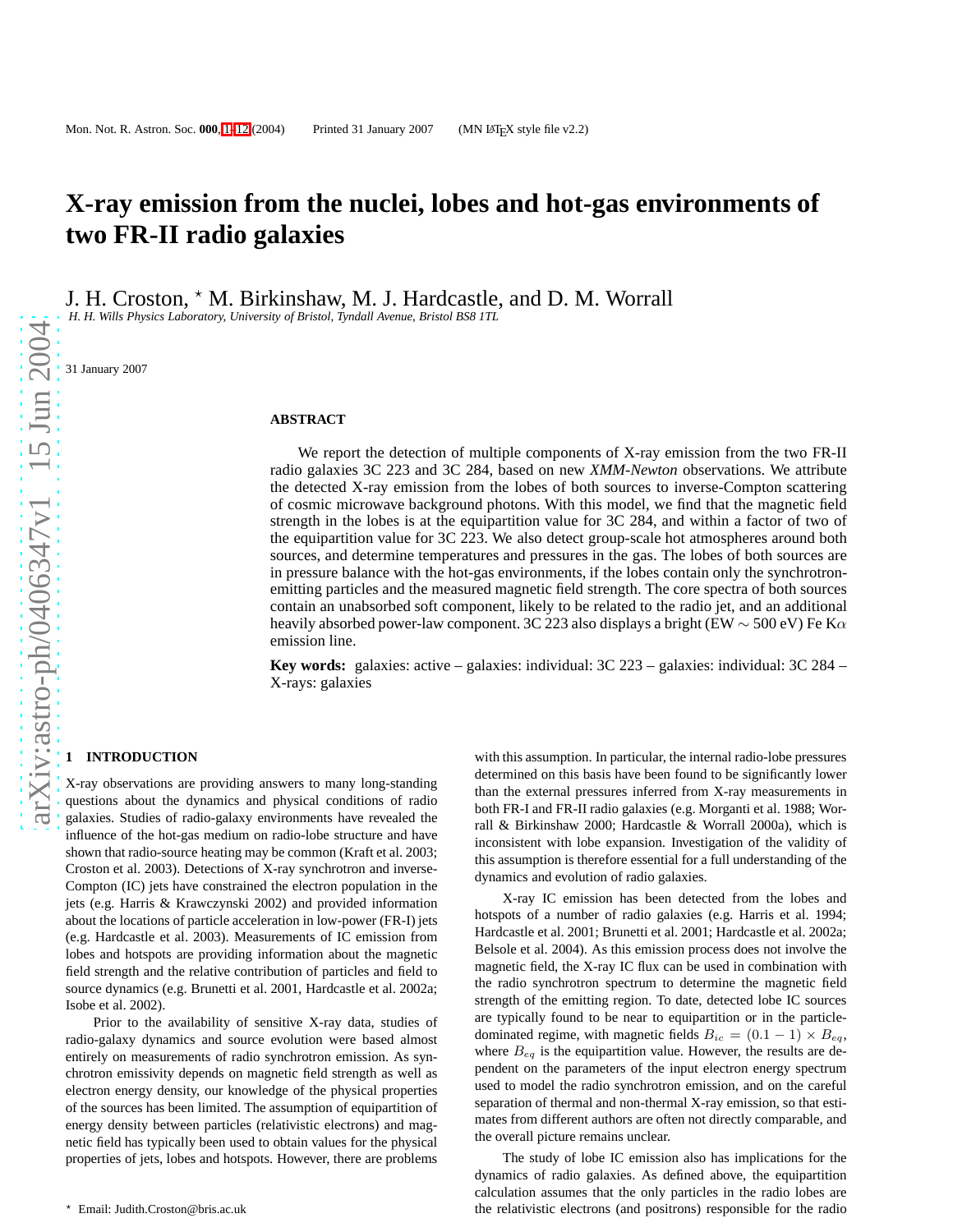# 2 *J. H. Croston et al.*

emission. If the lobes contain large contributions from additional particles, such as relativistic protons, then there is no physical reason for them to prefer magnetic field strengths close to the value of  $B_{eq}$  calculated for electrons only. Therefore, if observations show that sources *are* commonly found with  $B \sim B_{eq}$ , this suggests that the minimum-energy lobe pressures are correct and that there is no energetically dominant population of non-radiating particles. By combining observations of lobe-related emission and thermal emission from the surrounding medium, it is possible to test models of radio-source expansion.

It is therefore useful to find more examples of radio galaxies with lobe-related X-ray emission. In this paper, we describe new *XMM-Newton* observations of two powerful (FR-II) radio galaxies, 3C 223 ( $z = 0.1368$ ) and 3C 284 ( $z = 0.2394$ ), and discuss the dynamics of the radio sources and their impact on their surrounding hot-gas environments.

We use a cosmology with H<sub>0</sub> = 70 km s<sup>-1</sup> Mpc<sup>-1</sup>,  $\Omega_M$  = 0.3, and  $\Omega_{\Lambda} = 0.7$  throughout, which gives a scale of 2.4 kpc arcsec<sup>-1</sup> at the distance of 3C 223, and a scale of 3.8 kpc  $\arccos^{-1}$  at the distance of 3C 284.

## **2 DATA REDUCTION AND ANALYSIS**

*XMM-Newton* observed 3C 223 in October 2001 and 3C 284 in December 2002. Both observations were made using the medium filter, and the pn data were taken in extended full frame mode. For 3C 223, the duration was 33903 s for the MOS 1 camera, 33917 s for the MOS 2 camera and 25849 s for the pn camera, and for 3C 284, the duration was 43066 s for MOS1, 43104 s for MOS2 and 35806 s for pn.

We reduced the data using the *XMM-Newton* Scientific Analysis Software (SAS) package, using methods described in the XMM-SAS Handbook. The data were filtered for good time intervals using a count-level threshold determined by examining a histogram of the count rate above 10 keV. For 3C 223, the threshold levels used were 4 cts/s for MOS1, 3 cts/s for MOS2, and 5 cts/s for pn; for 3C 284 they were 1.4 cts/s for MOS1 and MOS2 and 1.3 cts/s for pn. The data were then filtered using the flag bitmask 0x766a0600 for MOS and 0xfa000c for pn, which are equivalent to the standard flagset #XMMEA EM/EP but include out of field-of-view events (useful for studying the particle component of the background) and exclude bad columns and rows. They were also filtered for patterns less than or equal to 12 for the MOS cameras and less than or equal to 4 for the pn, as suggested in the Handbook. The 3C 223 observation included several large background flares, so that the filtered data were of duration 23138s for MOS1, 24651 s for MOS2 and 12305 s for pn. The filtered 3C 284 data were of duration 41775 s for MOS1, 41496 s for MOS2 and 32095 s for pn.

Our images were created using software that interpolates over the *XMM-Newton* chip gaps (described in more detail in Croston et al. 2003) to avoid artefacts in smoothed images. We then adaptively smoothed the images using the CIAO task *csmooth* for the purpose of better identifying contaminating point sources. The point sources were removed from the unsmoothed images using the CIAO task *dmfilth*, and the region files retained for use in spectral analysis. None of the point sources coincided with the positions of the radio lobes, so that we cannot have accidentally removed any radiorelated emission. The resulting images were smoothed using Gaussian kernels in order to show the distribution of extended emission, and also adaptively smoothed to show compact structure in the regions of extended emission. As the X-ray structure shown in the

images is on-axis, we do not include the vignetting correction in the images. See Section 2.1 for a more detailed discussion of the vignetting correction.

Spectral analysis was performed using scripts based on the SAS *evselect* tool to extract spectra from all three cameras. For the spectral analysis, we included the vignetting correction by using SAS task *evigweight*, so as to be able to use on-axis response files downloaded from the *XMM-Newton* website rather than indivually generated responses for each spectrum and camera. We checked that there is no significant difference in the results we obtain with these response files and with files generated using *rmfgen*. We generated ancillary response files using *arfgen*. As the extraction regions are typically small and on-axis, we used local background subtraction, because this is likely to be a more accurate representation of the true background in the source regions than background spectra obtained from template files. The source and background spectra were scaled to account for differences in area using the SAS task *backscale*, as *evselect* does not put this information in spectrum headers. Fig. [1](#page-2-0) shows the choice of spectral regions for 3C 223 and Fig. [2](#page-3-0) for 3C 284. We used XSPEC for spectral model fitting, and all of our fits assume Galactic absorption, with  $N_H = 1.4 \times 10^{20}$  cm<sup>-2</sup> and  $N_H = 9.9 \times 10^{19}$  cm<sup>-2</sup> (Dickey & Lockman 1990) for 3C 223 and 3C 284, respectively.

In order to search for extended emission that might be associated with a hot-gas atmosphere, we used radial surface-brightness profiling of the central regions. Software developed in earlier work (e.g. Birkinshaw & Worrall 1993; Hardcastle et al. 2002b) was used to extract and fit radial profiles. We fitted models obtained by convolving a point source with a  $\beta$ -model to the surface-brightness profiles, and compared these with point-source only models to study the significance of any contribution from extended emission. For the point-source models we used the analytical description in the document XMM-SOC-CAL-TN-0022, obtained from the *XMM-Newton* website.

#### **2.1 Issues with the vignetting correction and particle background**

The inclusion of the vignetting correction has the effect of incorrectly weighting up unvignetted particle events. By examining the events in the region outside the field of view, we found that the contribution of particle events to the background is particularly high in these two datasets (between 30 and 50 per cent of events in the background spectra), so that these incorrectly weighted events could significantly affect our results.

For imaging the X-ray structure in our dataset, it is preferable not to include the correction, because the weighted-up particle events lead to bright regions at the edges of the image, particularly after smoothing. For spectral analysis, the correction is more important. However, our extraction regions are mainly on-axis, so that the weighting factor is typically quite small (always less than 20 per cent). We concluded that the effect of including the correction, which leads to a slight overestimation of the background level for spectral analysis, is less than the error introduced by not correcting the spectra, which would lead to an underestimation of the background level. Therefore, all of our spectral analysis was performed with the vignetting-corrected events list.

This compromise means that systematic errors are introduced into the background spectra at a level of ∼ 7 per cent for 3C 223 and ∼ 11 per cent for 3C 284. We compared corrected and uncorrected spectra for our largest extraction region for each source, and found consistent best-fitting spectral parameters, but a signifi-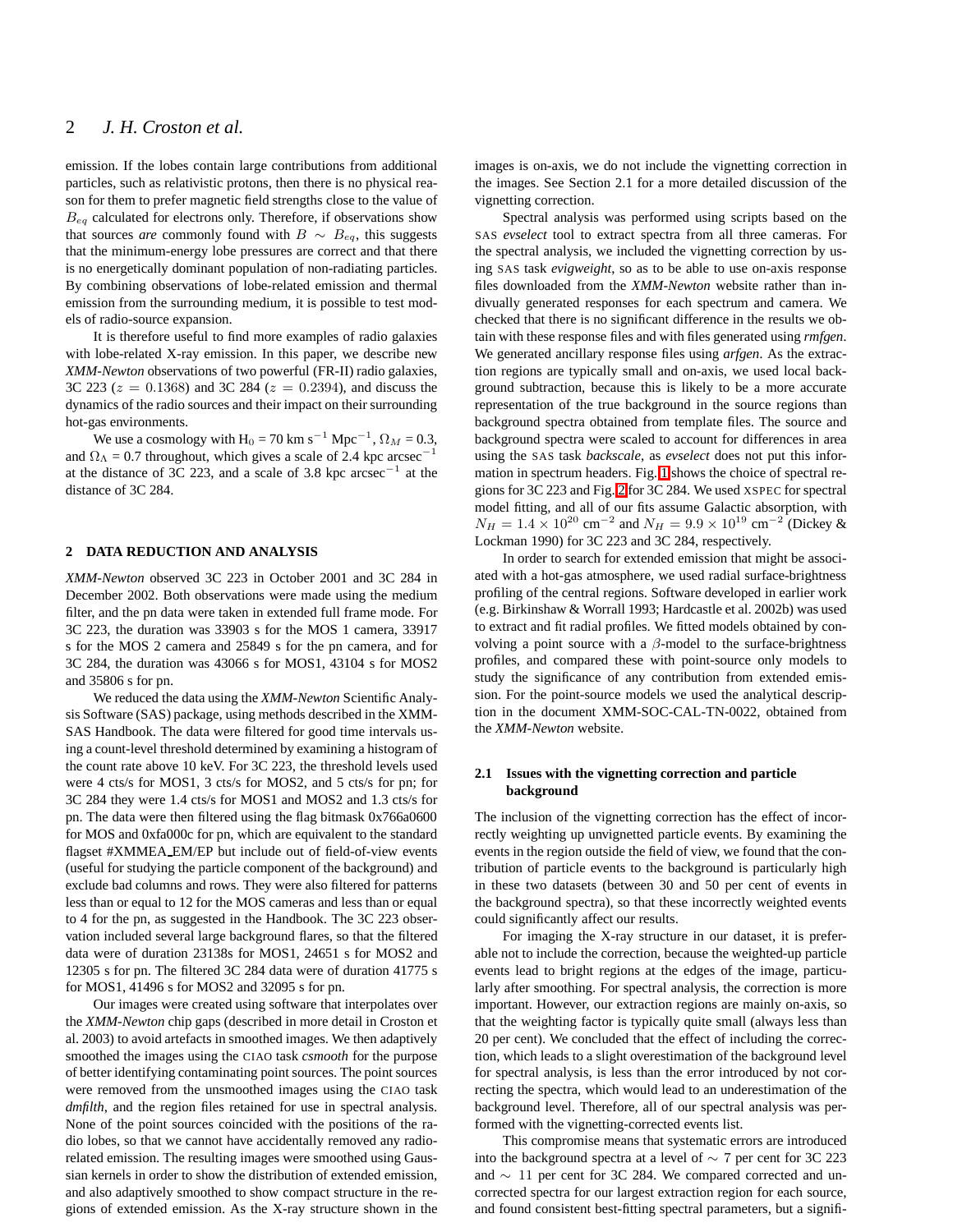

<span id="page-2-0"></span>Figure 1. Extraction regions used to study the core (to a radius of 1' so as to include the wings of the XMM PSF), lobes and extended emission of 3C 223. Note that the extended region excludes the core and position angles between 148 and 190°, and between 320 and 370° to avoid contamination from lobe-related emission. We used local background (the "extended" region) for the lobe spectra. The extended emission, which is a small fraction of the background level, has been smoothed out in this image to show the structure of the core and lobes.

cant difference in the model flux. Where it could affect our conclusions, we calculated a systematic error in flux measurements by determining the fractional increase in background-subtracted source counts if the background is over-estimated by the amounts given above. These provide conservative upper limits on the flux values, as source counts are also slightly overestimated (always by less than 2 per cent, since the weighting factor is lower in the source regions).

We included the vignetting correction in the radial-profile analysis, for similar reasons as above. Since the low surface brightness of the extended emission leads to large uncertainties on  $\beta$ model parameters, the error introduced here by the weighted-up particle events is not significant.

#### **3 RESULTS**

#### **3.1 3C 223**

Fig. [3](#page-2-1) shows a smoothed image of 3C 223 with radio contours overlaid. The most prominent features in the X-ray emission are the core and lobe-related emission. However, the extended region around the core suggests the presence of a hot-gas atmosphere.

We extracted spectra from the MOS1, MOS2 and pn files, as described above, to study the core and lobe emission. The choice of extraction regions is illustrated in Fig. [1,](#page-2-0) and the counts in each region are given in Table [1.](#page-3-1) We initially fitted the core spectrum with a single power law model, but this is an unacceptable fit  $(\chi^2)$ of 179 for 70 d.o.f.), so that multiple components are needed. We fitted two multiple-component models to the continuum: Model I, consisting of a soft, unabsorbed power law, and a hard, absorbed power law; and Model II, consisting of a soft, thermal component with fixed abundance of 0.3 solar, and a hard, absorbed power law.



<span id="page-2-1"></span>**Figure 3.** A Gaussian smoothed ( $\sigma$  = 3.5 arcsec), background point-source subtracted image in the energy range  $0.3 - 7.0$  keV made from the combined MOS1, MOS2 and pn data for 3C 223, with 1.4-GHz radio contours (from the 4 arcsec resolution VLA map of Leahy & Perley 1991) overlaid, showing X-ray components associated with the north and south lobes, the core, and an extended environment. Contour levels are  $(\sqrt{2},2,4,...,128)$  × 1.8  $\times$ 10<sup>-5</sup> Jy/beam.



<span id="page-2-2"></span>**Figure 4.** Combined MOS1, MOS2 and pn core spectrum for 3C 223, with Model I, described in the text.

In addition, to model residuals at around 6 keV, we included a redshifted Gaussian component of fixed linewidth 10 eV. We assumed Galactic absorption as given in Section 2. It was necessary to fix the power-law index of the hard component, so as to constrain the fit. We chose a value of 1.5, which is the expected value for IC nuclear scattering; however, the choice of  $\Gamma$  does not significantly affect the fit. The best-fitting model parameters are shown in Table [2.](#page-4-0) Both models are good fits to the data, although Model I gives a slightly better fit statistic. The inclusion of the Gaussian component results in a significant improvement in the fit statistic. We performed an Ftest for comparison with other results in the literature, which shows that the improvement is significant at  $> 99.99$  per cent confidence level; however, we note that, although commonly used, F-tests are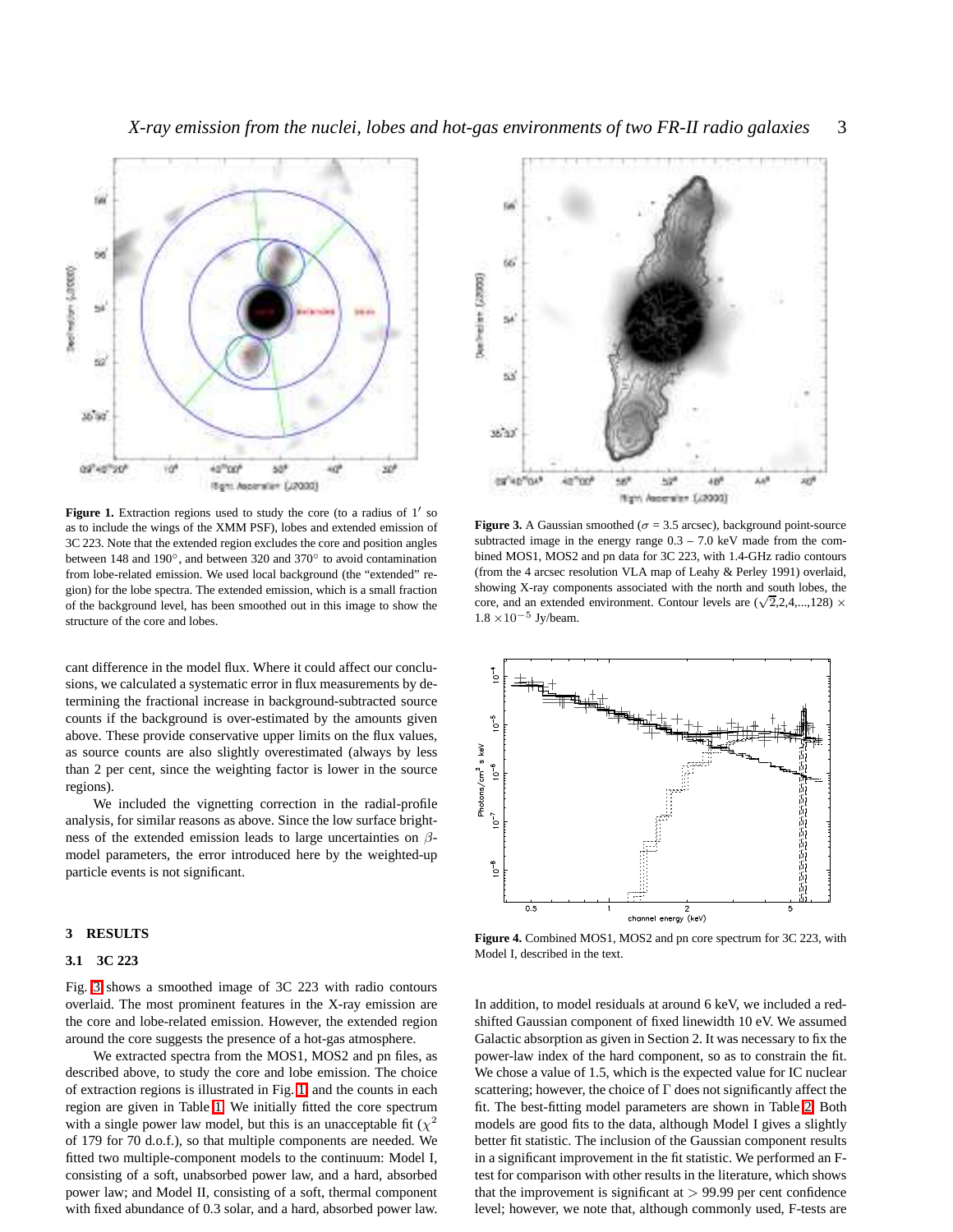## 4 *J. H. Croston et al.*

<span id="page-3-1"></span>Table 1. 0.3 – 7.0 keV background-subtracted counts extracted for each spectral region.

|            | 3C 223      |                    | 3C 284     |                    |
|------------|-------------|--------------------|------------|--------------------|
| Region     | Counts      | Area ( $arcmin2$ ) | Counts     | Area ( $arcmin2$ ) |
| core       | $1836 + 43$ | 3.1                | $929 + 31$ | 0.35               |
| $N/E$ lobe | $231 + 15$  | 2.3                | $123 + 11$ | 0.73               |
| S/W lobe   | $148 + 12$  | 2.0                | $82 + 8$   | 0.75               |
| extended   | $304 + 17$  | 17.9               | $332 + 18$ | 13.3               |



<span id="page-3-0"></span>**Figure 2.** Extraction regions used to study the core and lobes (left) and extended emission (right) of 3C 284. To obtain background spectra for the lobes, the two extraction regions were rotated by 90 degrees. As with 3C 223, the extended emission is only a small fraction of the background level, so that it has been smoothed away in this image to show the core and lobe structure.

not reliable for this purpose (Protassov et al. 2002). We allowed the linewidth of the Gaussian to vary and found a best-fitting value of  $176^{+54}_{-45}$  eV, which is slightly larger than, but consistent with the expected pn spectral resolution at this energy, so that there is no strong evidence for broadening of the line. We measured a restframe equivalent width for the 6.4 keV line of  $517^{+99}_{-97}$  eV. Fig. [4](#page-2-2) shows Model I fitted to the MOS1, MOS2 and pn spectra. We discuss the physical origin of the model components in Section 4.1.

We then studied the emission associated with the radio lobes of 3C 223, regions N and S in Fig. [1.](#page-2-0) We initially fitted the lobe spectra with *mekal* and power-law models. The parameters for these fits are shown in Table [3.](#page-6-0) The models are equally acceptable fits to the data, but the best-fitting temperatures for the thermal models are high. As we have used local background subtraction, the spectra should not be contaminated by emission from the hot-gas environment. We adopt the power-law models, which seem more physically plausible than the hot *mekal* models; however, we discuss an interpretation based on the *mekal* fits in Sections 4.2 and 4.5. For the power-law model, the unabsorbed 1-keV flux densities are  $3.1 \pm 0.6$  nJy and  $3.0 \pm 0.5$  nJy for the north and south lobes, respectively. We discuss models for the lobe emission in further detail in Section 4.2.

We used radial surface-brightness profiling to search for extended emission around the radio sources. As there are insufficient counts in the two MOS cameras to fit a profile successfully, we used only the pn events file for this analysis. We extracted the counts in annuli centred on the source, excluding angles where lobe emission is present as marked in Fig. [1.](#page-2-0) Fig [5](#page-4-1) shows the profile with a point-source model (left) and with this plus an additional  $\beta$ -model component (right). The inclusion of the  $\beta$ -model component results in an improved fit. To determine the statistical significance of the improvement, we carried out Monte Carlo simulations using the PSF model for the pn camera and counting statistics. We then fitted the two models to the fake datasets and determined the F-statistic for each set of fits; these were compared with the measured value of F (28.5). We find a less than 1 per cent probability that the improvement in the fit could occur by chance. The bestfitting  $\beta$ -model parameters are  $\beta = 1.5$  and  $r_c = 140$  arcsec, but the parameters are very poorly constrained, so that a very good fit can be obtained for any plausible lower value of  $\beta$ .

To confirm the presence of extended emission and investigate its nature, we extracted spectra from an annulus of inner radius 60 arcsec and outer radius 167.5 arcsec using the radial profiles to determine the location of the expected extended emission, and excluding the angles where the radio lobe emission is present and several point sources not associated with the radio source. The radial profiles for 3C 223 show that we expect a significant fraction of the flux in our extraction region to be scattered emission from the point source. From the encircled energy fraction information in the PSF document described in Section 2, we would expect 7 per cent of the core spectrum to be scattered into the extraction annulus. The energy dependence of the PSF is not important at these radii and so the scattered spectrum will not be significantly altered. We therefore included fixed components in the model for the extended spectrum, corresponding to our adopted core model described above, and normalised to 7 per cent of the core counts. We then fitted the temperature and normalisation of a *mekal* component with 0.3 solar abundance, holding the core components fixed. Table [4](#page-5-0) shows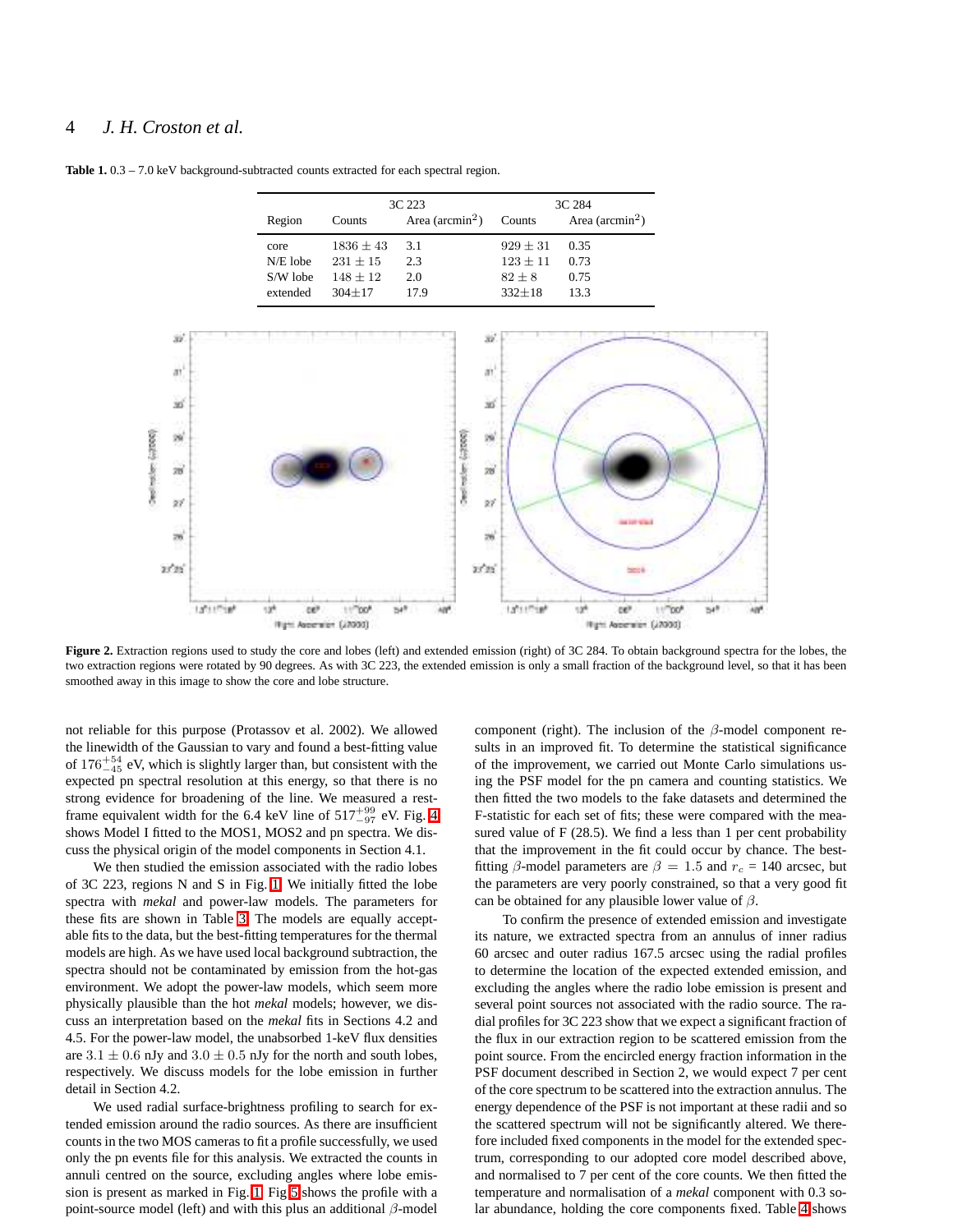

<span id="page-4-1"></span>**Figure 5.** Radial surface brightness profiles for 3C 223 and 3C 284 (pn data). The top plots are the single point-source model (left) and point-source plus β model (right) for 3C 223; the bottom plots are the the same for 3C 284. The β-model component has been convolved with the PSF determined as described in the text.

<span id="page-4-0"></span>**Table 2.** Models for 3C 223's core spectrum. Fluxes are in units of ergs s<sup>-1</sup> cm<sup>-2</sup>.

| Model component            | Parameter                               | Model I                         | Model II                              |
|----------------------------|-----------------------------------------|---------------------------------|---------------------------------------|
| Soft, unabsorbed power law | Г                                       | $2.01 \pm 0.11$                 |                                       |
|                            | Unabsorbed flux $(0.3 - 7 \text{ keV})$ | $(1.3 \pm 0.1) \times 10^{-13}$ |                                       |
| Soft mekal                 | $kT$ (keV)                              |                                 | $1.62^{+0.12}_{-0.07}$                |
|                            | Unabsorbed flux $(0.3 - 7 \text{ keV})$ |                                 | $(8.6^{+0.4}_{-0.5}) \times 10^{-14}$ |
| Nuclear column density     | $N_H$ (cm <sup>-2</sup> )               | $(9.5 \pm 1.5) \times 10^{22}$  | $(7.5 \pm 1) \times 10^{22}$          |
| Hard, absorbed power law   | Г                                       | $1.5$ (frozen)                  | $1.5$ (frozen)                        |
|                            | Unabsorbed flux $(0.3 - 7 \text{ keV})$ | $(5.5 \pm 0.5) \times 10^{-13}$ | $(6.0 \pm 0.5) \times 10^{-13}$       |
| Gaussian ( $z = 0.1368$ )  | Energy(keV)                             | $6.43^{+0.07}_{-0.05}$          | $6.43^{+0.07}_{-0.05}$                |
|                            | Line width $(eV)$                       | $10$ (frozen)                   | 10 (frozen)                           |
|                            | Unabsorbed flux $(0.3 - 7 \text{ keV})$ | $(2.5 \pm 0.5) \times 10^{-14}$ | $(2.7^{+0.3}_{-0.7} \times 10^{-14})$ |
| $\chi^2/dof$               |                                         | 85/80                           | 81/80                                 |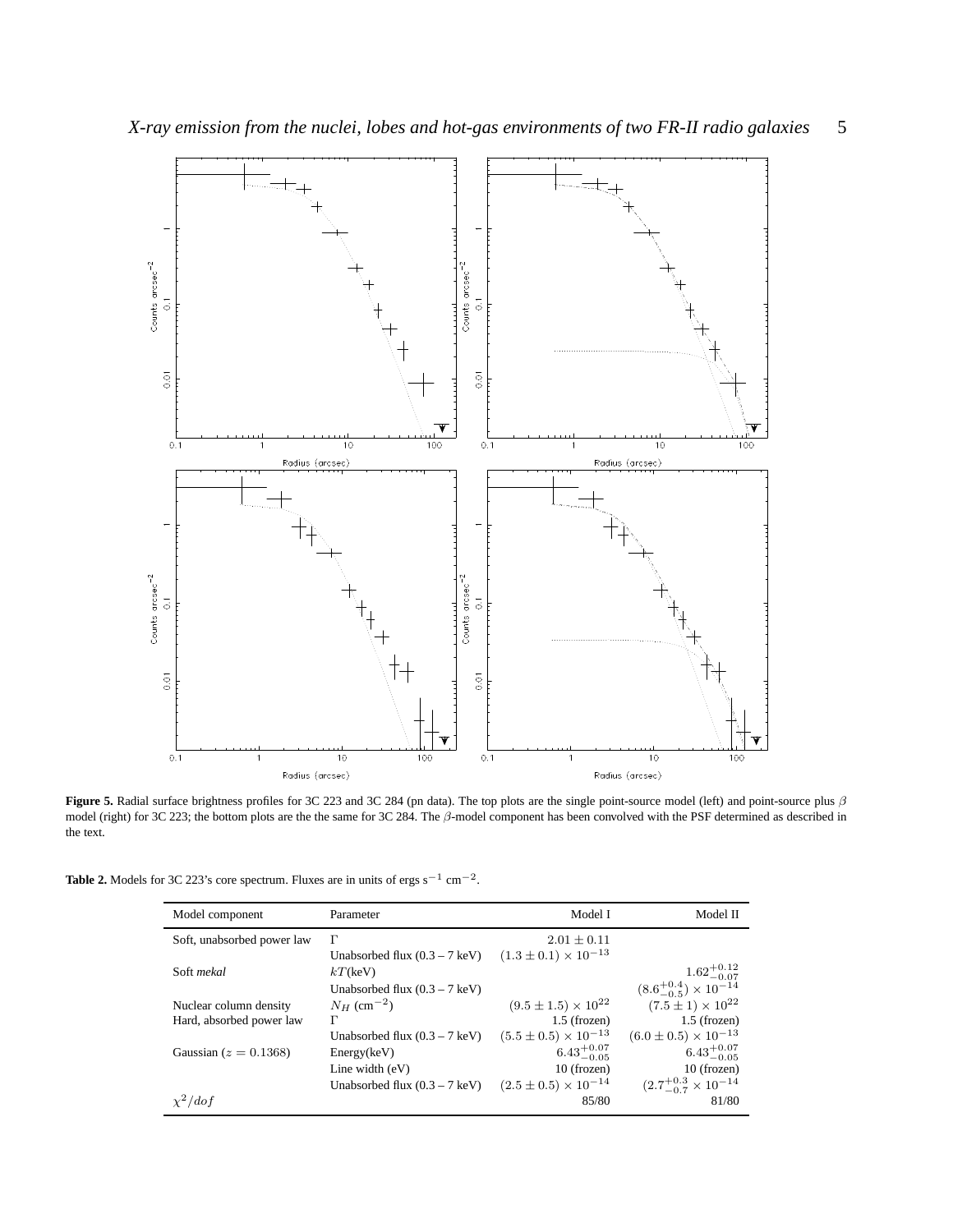

<span id="page-5-1"></span>**Figure 6.** A Gaussian smoothed ( $\sigma = 2$  arcsec) combined MOS1, MOS2 and pn image of the X-ray-detected quasar described in Section 3.1.1. Radio contours overlaid are from the same map used in Fig. [3.](#page-2-1) There is slight misalignment of the data so that the X-ray and radio cores are offset by ∼ 1 arcsec.

the best-fitting *mekal* parameters for the *mekal* plus scattered pointsource model. The unabsorbed fluxes of the extended and scattered point-source components (not given in the Table) are roughly consistent with the ratios shown in the radial profile. We estimated the systematic error caused by incorrectly weighted particle events, as described in Section 2.1. In this case it is very large (∼ 300 per cent), due to the small number of source counts relative to background in the region; however, even a factor of 3 increase in flux does not affect our later analysis and conclusions, as shown in Section 4.4.

#### *3.1.1 Nearby quasar*

Our radio map for 3C 223 shows a small double-lobed radio source 5.6 arcmin to the north-east of the source, at (J2000) RA  $09^{\text{h}}40^{\text{m}}13^{\text{s}}9$ , Dec  $+35^{\circ}57'32''$ . We find a bright X-ray source at that position in our *XMM-Newton* data. Fig. [6](#page-5-1) shows the radio contours overlaid on a Gaussian smoothed image of the combined MOS1, MOS2 and pn X-ray data. We extracted a radial profile of the X-ray data, which shows that it is consistent with being a point source. We extracted an X-ray spectrum in a circle of radius 47 arcsec, and find a good fit to the spectrum ( $\chi^2 = 18$  for 19 d.o.f.) with a power-law model, having photon index  $\Gamma = 1.92 \pm 0.18$ . We measure a 0.3 - 7.0 flux of  $(5.4 \pm 0.5) \times 10^{-14}$  ergs cm<sup>-2</sup> s<sup>-1</sup> (1-keV flux density of  $7.2 \pm 0.7$  nJy).

This X-ray source was previously detected with *ROSAT* and an optical identification with a star was made (Mason et al. 2000). However, the star is offset by 20 arcsec from the X-ray and radio source. We obtained the DSS2 images for this field, and find that in additional to the star of the previous optical identification, there is a faint object at exactly the position of the X-ray source in the blue image, but none in the red. We therefore conclude that the X-ray source was previously misidentified, and is in fact a distant quasar.

<span id="page-5-0"></span>**Table 4.** Parameters of the *mekal* component for the fit to the extended emission surrounding 3C 223. Fluxes are measured in units of ergs cm−<sup>2</sup>  $s^{-1}$ , and luminosities in ergs  $s^{-1}$ . The flux and luminosity in the model come from the spectral regions described in the text, and so exclude the core and angles where there is lobe emission. The bolometric total luminosity is calculated by integrating the  $\beta$ -model fits to surface brightness over the entire model to a radius of 150 arcsec, and so includes the core and lobe regions which were excluded from the spectral fit for the extended region.

| $kT$ (keV)                                    | $1.4^{+2.9}_{-0.5}$               |
|-----------------------------------------------|-----------------------------------|
| Flux in model $(0.3 - 7.0 \text{ keV})$       | $(2.7 \pm 1.1) \times 10^{-0.3}$  |
| Luminosity in model $(0.3 – 7.0 \text{ keV})$ | $(1.3 \pm 0.5) \times 10^{42}$    |
| $\chi^2$ (dof)                                | 4.5(7)                            |
| Bolometric total luminosity                   | $8.5^{+246}_{-3.6}\times 10^{42}$ |



<span id="page-5-2"></span>**Figure 7.** A Gaussian smoothed ( $\sigma = 14$  arcsec), background point-source subtracted image made from the combined MOS1, MOS2 and pn data in the 0.3 – 7.0 keV band for 3C 284, with 1.4-GHz radio contours (made using data taken from the VLA archive) overlaid. The radio map has 5 arcsec resolution and contour levels are  $(\sqrt{2},2,4,...,128) \times 1.2 \times 10^{-3}$  Jy beam−<sup>1</sup> .

#### **3.2 3C 284**

In Fig. [7,](#page-5-2) we show an adaptively smoothed image of the X-ray emission associated with this source, with radio contours overlaid. As with 3C 223, the most prominent X-ray features appear to be associated with the core and radio lobes. We studied core and lobe spectra and used radial surface-brightness profiling to search for extended emission, as above. Fig. [2](#page-3-0) shows our choice of extraction regions. For this source, we used a smaller core extraction circle, so as to avoid contamination from the lobe emission. We fitted a single power-law model, as well as two multiple-component models as for 3C 223. For the soft *mekal* plus hard, absorbed power-law model (similar to Model II for 3C 223), we found that the column density tended to zero, so that we instead fitted a *mekal* plus unabsorbed power law. Table [5](#page-6-1) gives the best-fitting parameters for the three models. Model I is a single power-law fit, Model II a soft power law plus hard, absorbed power law (similar to Model I for 3C 223), and Model III is a *mekal* plus power-law model. All three models are accpetable fits to the data, although II and III give lower values of  $\chi^2$ . The best-fitting temperature for Model III is much lower than that of the extended atmosphere (see later), and the luminosity is much higher than would be expected if it was simply the inner regions of the extended environment. We therefore adopt Model II. The spectrum with this best-fitting two power-law model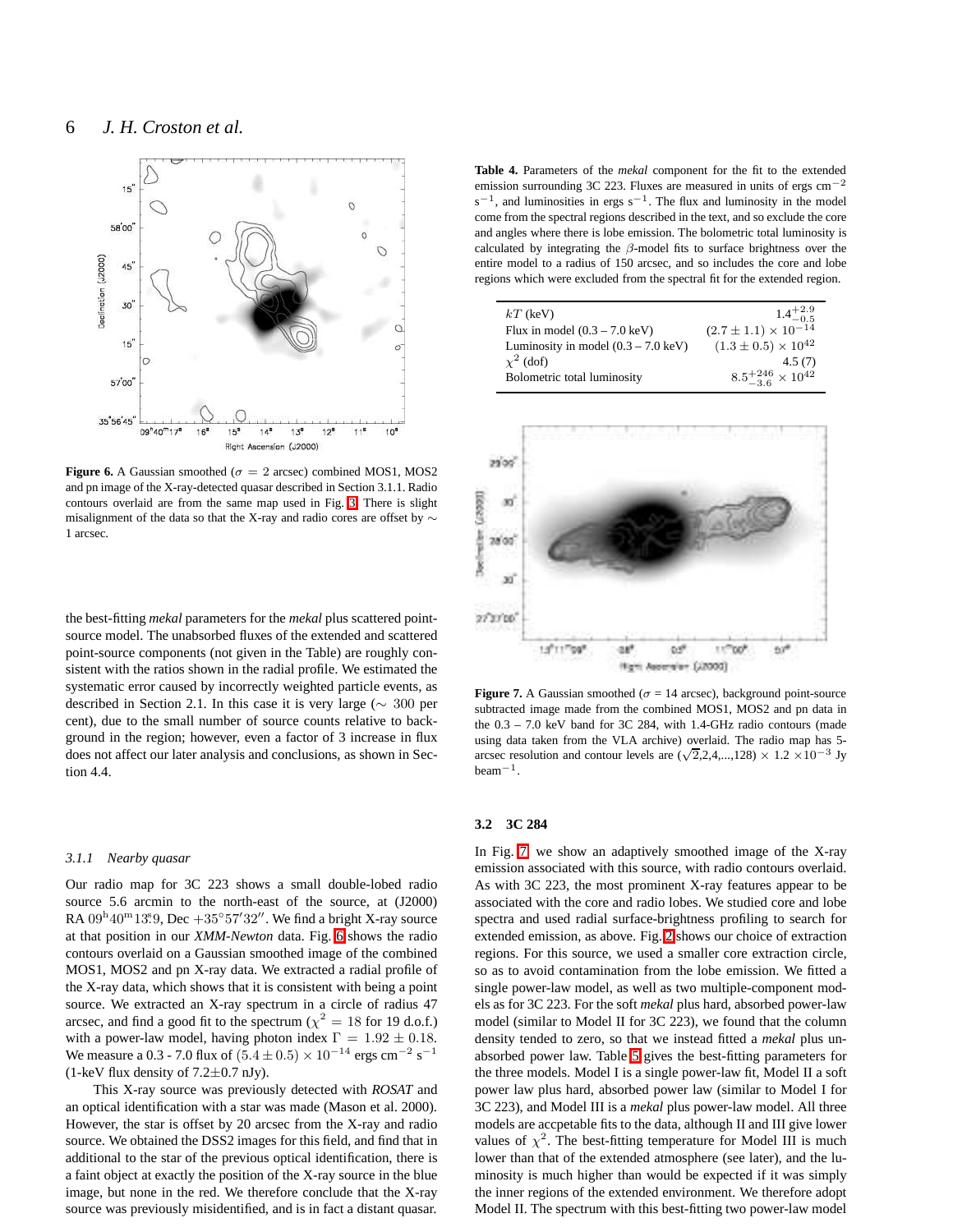<span id="page-6-0"></span>**Table 3.** Best-fitting parameters of the spectral models for the lobe regions of 3C 223 and 3C 284. Errors are 1σ for one interesting parameter. The abundance was fixed at 0.3 solar for all *mekal* fits.

|                 |                                                               | 3C 223               |                     | 3C 284              |                     |
|-----------------|---------------------------------------------------------------|----------------------|---------------------|---------------------|---------------------|
|                 |                                                               | North                | South               | East                | West                |
| Power law $(I)$ |                                                               | $1.4 \pm 0.3$        | $1.0 \pm 0.5$       | $2.1 \pm 0.3$       | $1.2 \pm 0.6$       |
|                 | $1$ -keV flux density (nJy)                                   | $3.1 \pm 0.5$        | $3.0 \pm 0.5$       | $1.9 \pm 0.2$       | $0.9^{+0.1}_{-0.2}$ |
|                 | $\chi^2$ (dof)                                                | 11(9)                | 6(5)                | 3(8)                | 2(2)                |
| $mekal$ (II)    | $kT$ (keV)                                                    | >5                   | >6                  | $2.3^{+1.0}_{-0.5}$ | >3                  |
|                 | $0.3 - 7.0$ keV flux (ergs cm <sup>-2</sup> s <sup>-1</sup> ) | $3. \times 10^{-14}$ | $3.7\times10^{-14}$ | $1 \times 10^{-14}$ | $1 \times 10^{-14}$ |
|                 | $\chi^2$ (dof)                                                | 11(9)                | 6(5)                | 5(8)                | 2(2)                |

<span id="page-6-1"></span>**Table 5.** Best-fitting parameters for the three models fitted to the 3C 284 core spectrum

| Model component            | Parameter                                 | Model I                | Model II                                                                                                          | Model III                   |
|----------------------------|-------------------------------------------|------------------------|-------------------------------------------------------------------------------------------------------------------|-----------------------------|
| Soft, unabsorbed power law | Г                                         | $2.44^{+0.10}_{-0.11}$ | $2.54 \pm 0.11$                                                                                                   | $1.91^{+0.18}_{-0.15}$      |
|                            | Unabsorbed flux $(0.3 - 7.0 \text{ keV})$ |                        | $(4.4^{+0.3}_{-0.2}) \times 10^{-24}$ $(4.3^{+0.3}_{-0.2}) \times 10^{-14}$ $(3.8^{+0.5}_{-0.4}) \times 10^{-14}$ |                             |
| Soft mekal                 | $kT$ (keV)                                |                        |                                                                                                                   | $0.32 \pm 0.07$             |
|                            | Unabsorbed flux $(0.3 - 7.0 \text{ keV})$ |                        |                                                                                                                   | $(9 \pm 3) \times 10^{-15}$ |
| Nuclear column density     | $N_H$ (cm <sup>-2</sup> )                 |                        | $(26^{+14}_{-10}) \times 10^{22}$                                                                                 |                             |
| Hard, absorbed power law   | г                                         |                        | $1.5$ (frozen)                                                                                                    |                             |
|                            | Unabsorbed flux $(0.3 - 7.0 \text{ keV})$ |                        | $(7.1^{+8.4}_{-3.7}) \times 10^{-14}$                                                                             |                             |
| $\chi^2/dof$               |                                           | 41/40                  | 33/38                                                                                                             | 32/38                       |



<span id="page-6-2"></span>Figure 8. Core spectrum for 3C 284, with the best-fitting 2-component power-law model, as described in the text.

is shown in Figure [8.](#page-6-2) There are insufficient counts at high energies to determine whether there are any emission lines.

As was done for 3C 223, we fitted the lobe-region spectra with single *mekal* and power-law models. For the eastern lobe, the power-law model is a slightly better fit (see Table [3\)](#page-6-0); however, for the western lobe, both models fit adequately. We discuss interpretations based on each model in Section 4. For the power-law model, we measured 1-keV flux densities of 1.9 $\pm$ 0.2 nJy and 0.9 $^{+0.1}_{-0.2}$  nJy for the east and west lobes, respectively. Table [3](#page-6-0) shows the bestfitting parameters for the lobe emission models.

Radial profiles for 3C 284 are shown in Fig. [5.](#page-4-1) The profiles were extracted from the pn events file, excluding the position angles where there is lobe emission, and excluding point sources. We show both point-source and point-source plus  $\beta$  models. The inclusion of the  $\beta$ -model component produces a significant improvement in the fit. The best-fitting  $\beta$ -model parameters are  $\beta = 0.75$  <span id="page-6-3"></span>**Table 6.** Parameters of the best-fitting *mekal*-model fits to the extended emission surrounding 3C 284. Fluxes are measured in units of ergs cm−<sup>2</sup>  $s^{-1}$ , and luminosities in ergs  $s^{-1}$ . The flux and luminosity in the model come from the spectral regions described in the text, and so exclude the core and angles where there is lobe emission. The bolometric total luminosity is calculated by integrating the  $\beta$ -model fits to surface brightness over the entire model out to a radius of 150 arcsec, and so includes the core and lobe regions which were excluded from the spectral fit for the extended region.

| $kT$ (keV)                                    | $1.03^{+0.36}_{-0.20}$               |
|-----------------------------------------------|--------------------------------------|
| Flux in model $(0.3 - 7.0 \text{ keV})$       | $(1.4 \pm 0.4) \times 10^{-14}$      |
| Luminosity in model $(0.3 – 7.0 \text{ keV})$ | $(2.4 \pm 0.7) \times 10^{42}$       |
| $\chi^2$ /n (dof)                             | 11 (13)                              |
| Bolometric total luminosity                   | $(3.8^{+5.5}_{-1.0}) \times 10^{42}$ |

and  $r_c = 56$  arcsec; however, the parameters are poorly constrained, so we do not quote errors. We used the same method as for 3C 223 to examine the significance of the inclusion of a  $\beta$ -model component, and find there is a less than 1 per cent probability of such an improvement ( $F = 45.7$ ) occurring by chance.

To study the extended emission in the regions identified by the radial profiles, we extracted spectra from an annulus of inner radius 60 arcsec and outer radius 150 arcsec excluding the angles where the radio lobe emission is present and any contaminating background point sources. We fitted the spectra with a single *mekal* model, as the radial profile (Fig [5\)](#page-4-1) shows that the emission in our extraction region is dominated by the atmosphere. The bestfitting *mekal* parameters are shown in Table [6.](#page-6-3) As with 3C 223, the systematic error from incorrectly weighted particle events is high, ∼ 300 per cent, since the ratio of source to background counts is low. This does not have a significant effect on our later conclusions, as shown in Section 4.4.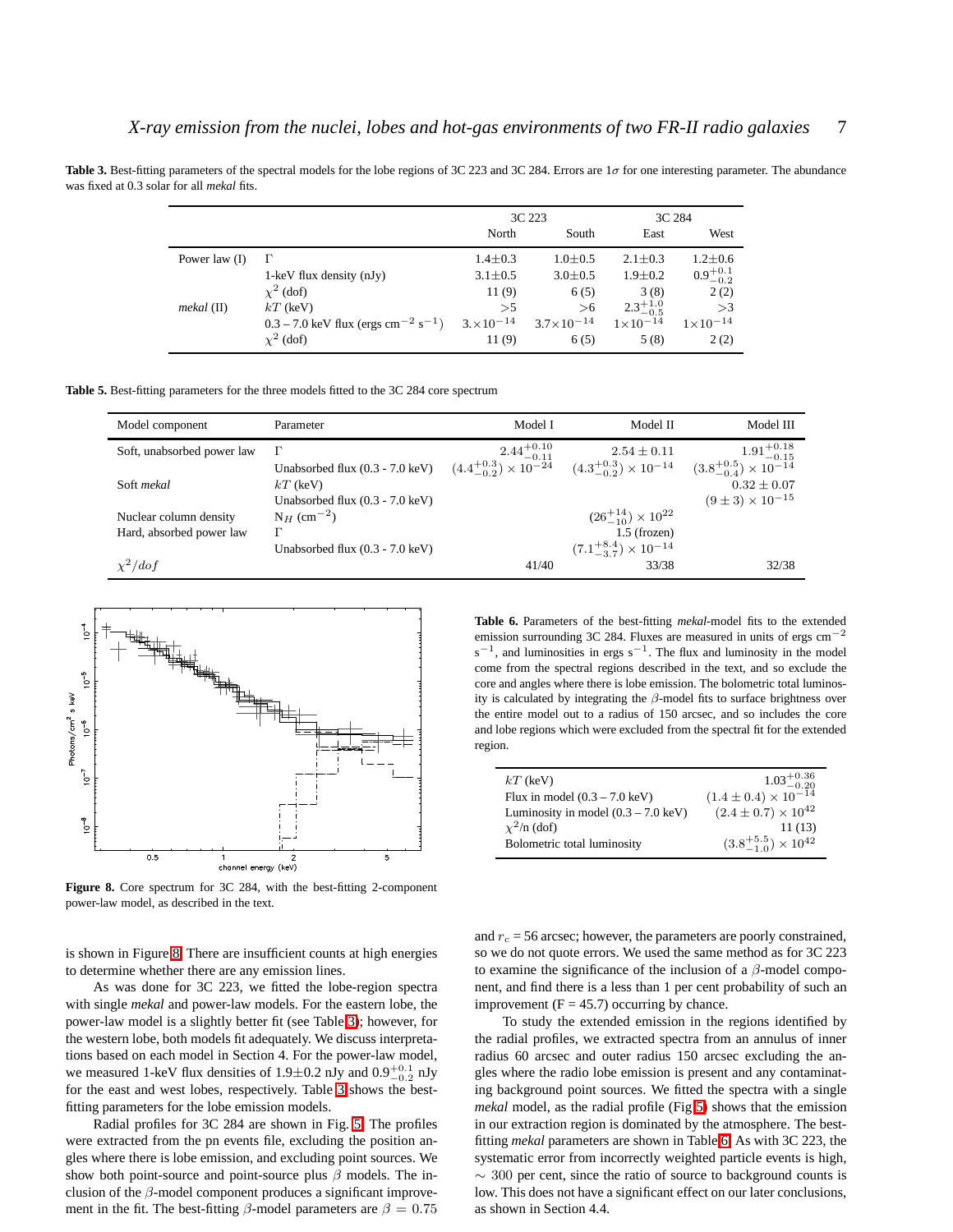#### **4 DISCUSSION**

#### **4.1 Nuclear spectra**

The two models we fitted to the nuclear spectrum of 3C 223 lead to two physical explanations for the soft emission from the core. If we adopt Model I, the soft power-law component of the nuclear spectrum could be associated with the base of the radio jet, as it must originate outside the dusty material obscuring the second component. Hardcastle & Worrall (1999) report a correlation between radio and X-ray core flux based on *ROSAT* measurements, which suggests that a large fraction of the soft X-ray core flux may be associated with the small-scale radio jets. Our measured flux from the primary power law is in agreement with the Hardcastle  $\&$ Worrall relation. If we adopt the slightly better fit of Model II, then the thermal material has a temperature consistent with the extended thermal atmosphere; however, its luminosity is too high for this to be its origin. For 3C 284, a two-power law model, similar to Model I for 3C 223, is preferred. Therefore we can explain the nuclear spectra of both sources with a radio-related soft power-law and an absorbed, hard nuclear power law. Our results are consistent with those found for the nuclear spectrum of Cygnus A (Young et al. 2002), although they find a slightly better fit with a thermal origin for the soft emission, and also consistent with other radio-galaxy nuclear spectra (e.g. Hardcastle et al. 2002a; Belsole et al. 2004).

As discussed in Section 3.1, for the core spectrum of 3C 223, we find strong evidence for a redshifted 6.4-keV line in all three cameras. Although we find a best-fitting line width of  $176^{+54}_{-45}$  eV, the spectral resolution of the XMM cameras (e.g. 130 eV FWHM at 6.4 keV for the pn camera) is comparable to this value, so that there is no evidence for line broadening. Our measured equivalent width of  $517^{+99}_{-96}$  eV is within the range of measured values for powerful radio galaxies (∼ 100 – 1500 eV; see e.g. Sambruna et al. 1999). However, only 4 objects in their sample out of 39 (3 broad-line objects, and one narrow-line radio galaxy) have equivalent widths greater than 450 eV. 3C 223 is a narrow-line radio galaxy, and the majority of iron-line detections in FR-IIs have been in broad-line radio galaxies, where the source geometry is expected to be similar to that of quasars. However, the brightest iron line so far detected (in 3C 321: EW 1510 eV, Sambruna et al. 1999) is in a narrowline object. Ptak et al. (1996) present theoretical predictions for the relation between equivalent width and column density of material in which the fluorescence is occuring, for several models of source geometry. The column density of absorbing material we find to be obscuring the second power-law component in our core spectra is  $\sim 10^{23}$  cm<sup>-2</sup>, so that our results are roughly consistent with the relations described in Ptak et al. (1996). The most plausible explanation for the bright iron line in 3C 223 is that we are seeing fluorescence of cold gas in a thick torus obscuring the nucleus of 3C 223.

#### **4.2 Lobe emission from the two radio galaxies**

In neither source was the spectral fitting able to distinguish between the power-law and *mekal* models for the lobe-related emission. For 3C 223, the best-fitting *mekal* temperatures are high, and in both cases they are poorly constrained. One possible origin for such hot gas would be in a model where the supersonic lobe expansion is shock-heating the environment. We discuss the arguments for and against this model in Section 4.5, but in the remainder of this Section we adopt the single power-law model for the lobes of both sources, assuming the X-rays to be radio-related.

<span id="page-7-0"></span>Table 7. Predicted 1-keV flux density from nuclear inverse Compton emission in the eastern lobe of 3C 284. Column 1 is the lobe's angle to the line-of-sight. Columns 2 and 3 give the predicted X-ray flux density for two values of the low-energy cut-off to the electron energy spectum.

| $\theta$ (degrees) | $1$ -keV flux density (nJy) |                      |  |
|--------------------|-----------------------------|----------------------|--|
|                    | $\gamma_{min}=10$           | $\gamma_{min} = 100$ |  |
| 90                 | 0.053                       | 0.046                |  |
| 105                | 0.068                       | 0.060                |  |
| 120                | 0.074                       | 0.068                |  |
| 135                | 0.068                       | 0.062                |  |
|                    |                             |                      |  |

In Fig. [9,](#page-9-0) we plot the radio-to-X-ray spectra for the two radio lobes of each source with an equipartition inverse-Compton model determined using the code of Hardcastle et al. (1998). Radio fluxes were obtained at 1.5 and 8 GHz from maps of Leahy & Perley (1991), and Hardcastle et al (1998). The average of the fraction of the total flux in each lobe at the two measured frequencies was used to determine 178-MHz fluxes from the 3CRR fluxes (Laing, Riley & Longair 1983). For 3C 223, we also included 330 MHz fluxes from data obtained from the VLA archive and reduced in the standard manner. A synchrotron spectrum was fitted to the radio data with an inital energy index of 2, minimum energy of  $5 \times 10^6$  eV, maximum of  $6 \times 10^{11}$  eV, and break of 1 in energy index at an energy of  $6 \times 10^9$  eV for 3C 223 and  $2 \times 10^9$  eV for 3C 284, assuming a filling factor of unity. The spectral break parameters were chosen so as to obtain a good fit to the radio data. The synchrotron models and predicted inverse-Compton fluxes for each lobe from cosmic microwave background (CMB) photons and from synchrotron self-Compton (SSC) emission, are shown in Fig. [9.](#page-9-0)

The equipartition magnetic field strengths (assuming no relativistic protons) were determined from the synchrotron model above to be  $\sim 0.35$  nT for both the north and south lobes of 3C 223, and 0.5 nT for the east and west lobes of 3C 284, respectively. Fig. [9](#page-9-0) shows that in all cases the measured flux is fairly close to the value predicted for inverse-Compton scattering of CMB photons by an electron population at equipartition. If the measured X-ray flux values are used to determine the value for  $B$ , the magnetic field strength, we obtain values of 0.22 nT and 0.20 nT for the north and south lobes of 3C 223, which are within a factor of two of the equipartition values. In 3C 284, the measured magnetic field strength is 0.4 nT for the eastern lobe, and the same as the equipartition value for the western lobe.

The X-ray emission from the eastern lobe of 3C 284 is brightest near the core and decreases slightly with radius out to a distance of 45 arcsec (170 kpc), whereas the radio emission increases with distance. This could be explained if there was a significant contribution to the X-ray emission from inverse Compton scattering of a nuclear photon field (e.g. Brunetti et al. 1997). In addition, the X-ray to radio ratio in the eastern lobe is higher than in the western lobe (they differ at  $> 2\sigma$  level), which could be explained by the anisotropy of IC emission, which leads to more emission in the direction towards the illuminating source, if the eastern lobe is the more distant one. We therefore computed the expected flux from IC scattering by the eastern radio lobe of infrared and optical photons from a hidden quasar, using the results of Brunetti (2000) as described by Hardcastle et al. (2002a). The electron energy population was modelled in the same way as for the SSC and CMB calculations above; however, the calculations were repeated for a low-energy cutoff,  $\gamma_{min}$ , of 10 to include electrons of sufficiently low energy to scatter the optical photons to the X-ray region.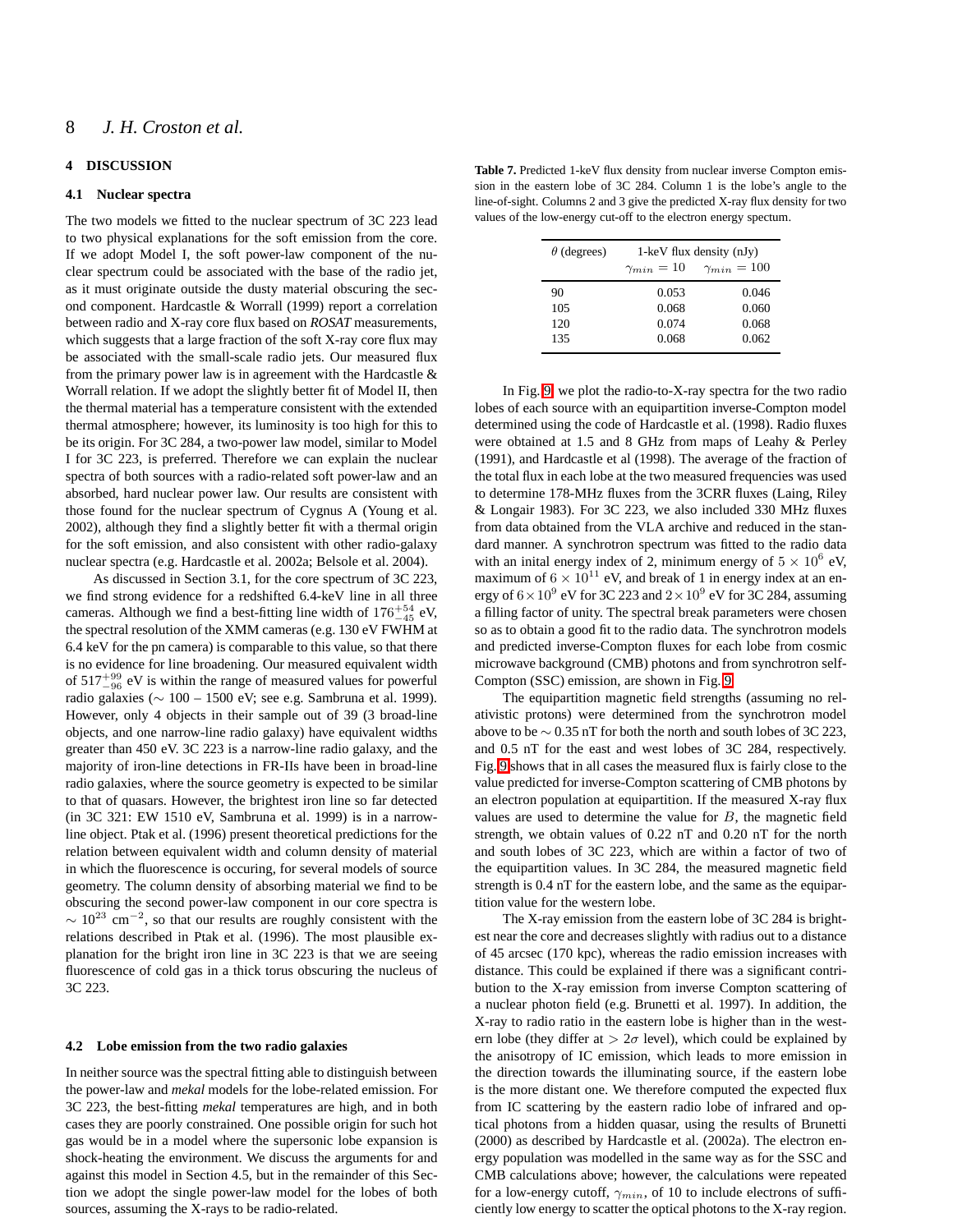The illuminating point source was modelled using the SED of the quasar 3C 273 (of similar radio luminosity and redshift to 3C 284). We used flux density measurements at 180  $\mu$  (Meisenheimer et al. 2001),  $1 \mu$  (Spinoglio et al. 1995), and U-band (Neugebauer et al. 1979) to parametrize the infrared to optical spectrum. We performed the calculation for angles to the line-of-sight of 105, 120 and 135 degrees to determine the maximum possible contribution to the X-ray flux. The results of the calculations are given in Table [7.](#page-7-0) The highest flux value of 0.074 nJy is obtained for an angle of 120 degrees and  $\gamma_{min} = 10$ , so that for all choices of angle to the line-of-sight the total contribution from nuclear IC to the X-ray flux is less than 5 per cent of the observed flux. In this best-case scenario, the ratio of observed to predicted IC flux for the eastern and western lobes agree at the  $2\sigma$  level. We therefore conclude that there could be some contribution from nuclear IC emission to the eastern lobe; however, the dominant photon population comes from the CMB. The contribution from nuclear IC emission in the case of 3C 223 is expected to be even less, as the radio luminosity is lower by a factor of three, and the X-ray emission follows the radio structure more closely, as expected in the CMB model.

#### **4.3 Group atmospheres**

For both 3C 223 and 3C 284, the combination of spectral analysis and radial profile analysis leads to an unambiguous detection of an extended atmosphere. 3C 284 possesses a group-scale atmosphere  $(L_X \sim 4 \times 10^{42}$  ergs s<sup>-1</sup>) with a temperature of  $\sim 1$  keV. This temperature is close to that expected for a group of this luminosity from the  $L_X/T$  relation for radio-quiet groups (Croston et al. 2003). We also produced a hardness-ratio map for 3C 284, but there was no evidence for hotter gas around the lobes; due to the small number of counts from the environment, it was not possible to separate the harder lobe emission from any hot gas emission near the lobe edges.

3C 223 has an atmosphere of luminosity  $\sim 9 \times 10^{42}$  ergs s<sup>−</sup> , giving an expected temperature of 1.2 keV. This is consistent with the measured temperature of  $1.4^{+2.9}_{-0.5}$  keV. As with 3C 284, there are insufficient counts to establish whether or not there are temperature variations in the atmosphere. We conclude that there is no evidence for large-scale heating due to the radio source in the atmosphere of either source.

#### **4.4 Pressure balance**

We determined internal lobe pressures from the radio-synchrotron models described in Section 4.2, above, assuming an electron filling factor of unity, and that the only contribution to pressure comes from the population of relativistic electrons producing the synchrotron emission. We used the magnetic field strengths given above calculated based on the measured IC flux. We then calculated the external pressure on the lobes from the X-ray-emitting gas using the the best-fitting thermal models for the extended emission described in Section 4.3, above. We used the results of Birkinshaw & Worrall (1993) to determine pressure as a function of radius from the emission measure and the  $\beta$ -model fit parameters. For each source, we determined the pressure halfway along the lobes, and at the ends of the lobes. For 3C 284, we did the pressure calculation separately for each lobe as they are asymmetrical in length.

Internal and external pressures for each source are given in Table [8.](#page-9-1) The errors we quote for pressures are based on the errors on the best-fitting  $\beta$ -model parameters, which are the main contribution to uncertainty in the pressure. We assume that  $\beta$  is between 0.35 and 2, as the fits are poorly constrained. For 3C 223, the factor of three uncertainty in the flux from the atmosphere leads to a  $\sim 50$ per cent increase in the pressure values (not included here), which does not significantly affect our conclusions below about pressure balance. For 3C 284, the factor of three uncertainty in the flux from the atmosphere leads to a  $50 - 70$  percent increase in the pressure values (not included here). As for 3C 223, this does not significantly affect the conclusions.

Table [8](#page-9-1) shows that 3C 223 is consistent with being in pressure balance at the ends of the source, but likely to be underpressured at the midpoint. For 3C 284 there is also approximate pressure balance at the ends of the source, and at the midpoint the lobes are underpressured by a factor of  $\sim$  2. These results suggest that selfsimilar models of radio-source expansion (e.g. Falle 1991; Kaiser & Alexander 1997; see also a discussion of these models in Hardcastle & Worrall 2000a), which require that the entire source be overpressured, no longer apply to these sources. 3C 223 and 3C 284 are comparatively large sources, so that it seems plausible that they have reached a stage of expansion where the inner parts of the sources are now underpressured. The outer parts of the source are still expanding, but the lateral expansion is now subsonic. Further support for this model comes from the radio structure of the two sources, which have a "pinched" appearance in the central regions. Gas that was intially pushed out by lobe expansion may now be falling back in and crushing the central part of the cocoon.

If we instead adopt the second interpretation of the lobe emission – that it is thermal in origin, and hot – then the lateral expansion of the lobes must be supersonic and overpressured, so as to produce shock-heated gas surrounding the entire lobes. In this scenario, since all of the X-ray flux from the lobes is attributed to hot gas, the level of IC emission from the lobes must be much lower than the values we used in Section 4.2. This means that the lobes must either be magnetically dominated, so that the pressure for supersonic expansion comes from the magnetic field, or else contain a dominant proton or other non-radiating particle contribution. This interpretation requires two coincidences: an X-ray flux which happens to be at the level expected for the minimum energy condition in the absence of protons, and that the minimum energy condition happens to correspond to an internal pressure approximately in balance with the pressure from the surrounding hot gas.

We therefore consider that the IC model for the lobe emission is far more plausible. However, in the following section, we discuss the constraints that our results have placed on models that require overpressured lobes.

#### **4.5 Constraints on supersonically expanding lobes**

In order for supersonic lateral expansion of the lobes, they must either be magnetically dominated, or dominated by non-radiating particles, as described above. The lobes of low-power (FR-I) radio galaxies do require a large contribution from one of these constituents; however, it seems likely that much of the additional pressure in FR-Is comes from material entrained into the lobes as the jets decelerate (e.g. Bicknell 1984, Laing & Bridle 2002). In FR-IIs, where entrainment is not thought to be an efficient process, a different explanation is probably necessary if the lobes are required to be overpressured. It is therefore tempting to accept the self-consistent model we proposed in the previous section, in which the two sources are at equipartition and in approximate pressure balance, so as to avoid requiring this additional explanation. Nevertheless, we briefly consider possible pressure contributions to FR-II lobes in the following paragraphs, both to constrain supersonically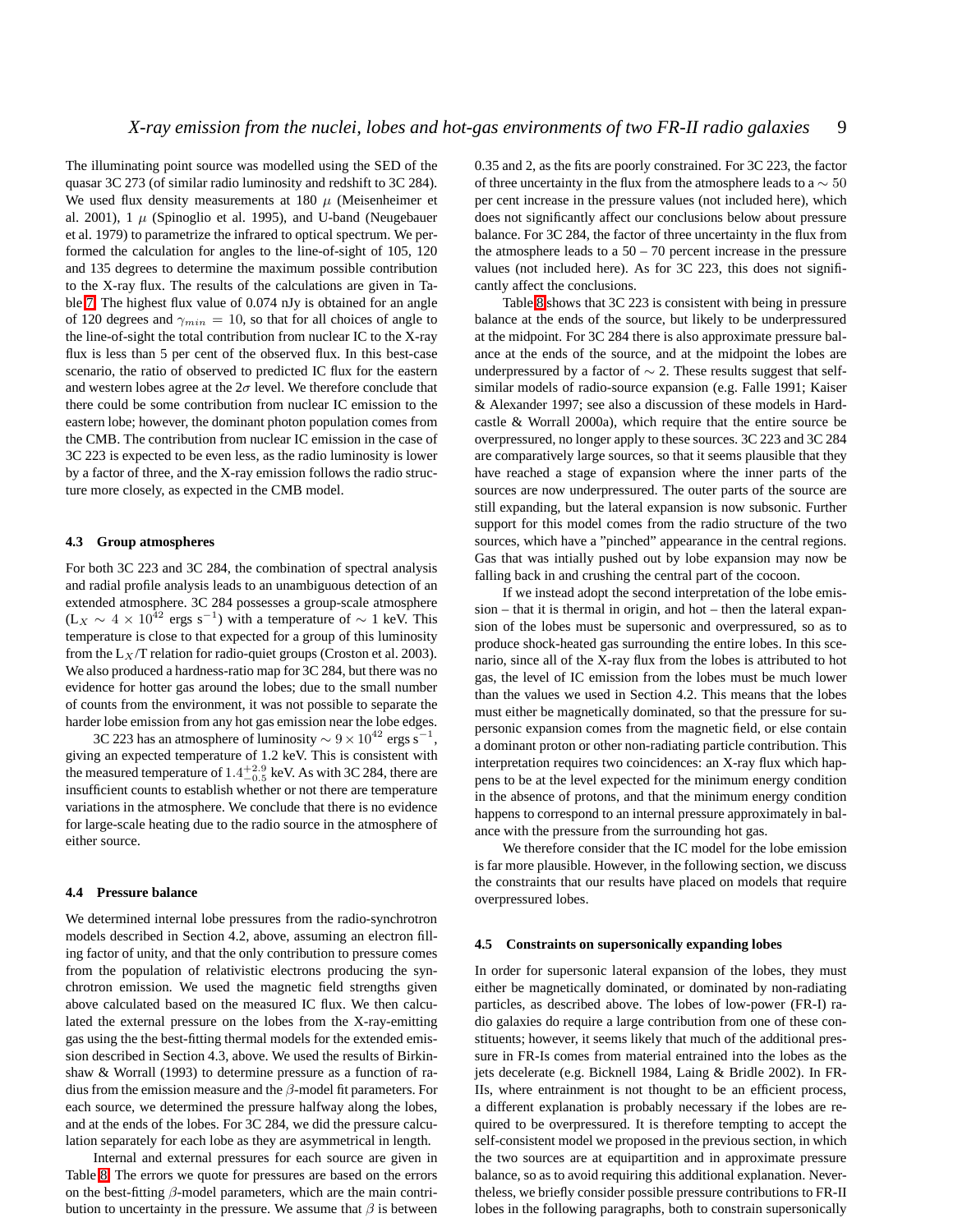

<span id="page-9-0"></span>**Figure 9.** Radio-to-X-ray spectra for the north and south lobes of 3C 223 (top) and the east and west lobes of 3C 284 (bottom), with synchrotron models fitted to the radio data points as described in the text, and predicted CMB inverse-Compton (dotted line) and SSC (dashed line) at the position of the X-ray flux, showing that in all cases the measured flux is close to the predicted level for CMB inverse-Compton emission at equipartition, and the spectral indices are also consistent with this interpretation.

<span id="page-9-1"></span>**Table 8.** Internal and external pressure measurements for 3C 223 and 3C 284. The R values are the ratios of internal to external pressure

|         | $P_{int}/Pa$          | $P_{ext}$ (midpoint)/Pa             | $P_{ext}/Pa$ (end)                                                                                     | $\mathrm{R}_{mid}$ | $R_{end}$ |
|---------|-----------------------|-------------------------------------|--------------------------------------------------------------------------------------------------------|--------------------|-----------|
| 3C 223N | $4.0\times10^{-14}$   | $3.1^{+2.0}_{-1.3}\times10^{-13}$   | $\begin{array}{c} 9.6^{+38.3}_{-8.8} \times 10^{-14}\\ 9.6^{+38.3}_{-8.8} \times 10^{-14} \end{array}$ | 0.13               | 0.42      |
| 3C 223S | $5.3 \times 10^{-14}$ | $3.1^{+2.0}_{-1.3}\times10^{-13}$   |                                                                                                        | 0.17               | 0.55      |
| 3C 284E | $8.3 \times 10^{-14}$ | $1.4^{+0.2}_{-0.4} \times 10^{-13}$ | $6.6^{+1.0}_{-2.1}\times10^{-14}$                                                                      | $0.6^{\circ}$      | 1.3       |
| 3C 284W | $6.0 \times 10^{-14}$ | $1.0^{+0.1}_{-0.2}\times10^{-13}$   | $3.8^{+1.7}_{-2.8} \times 10^{-14}$                                                                    | 0.6                | 1.6       |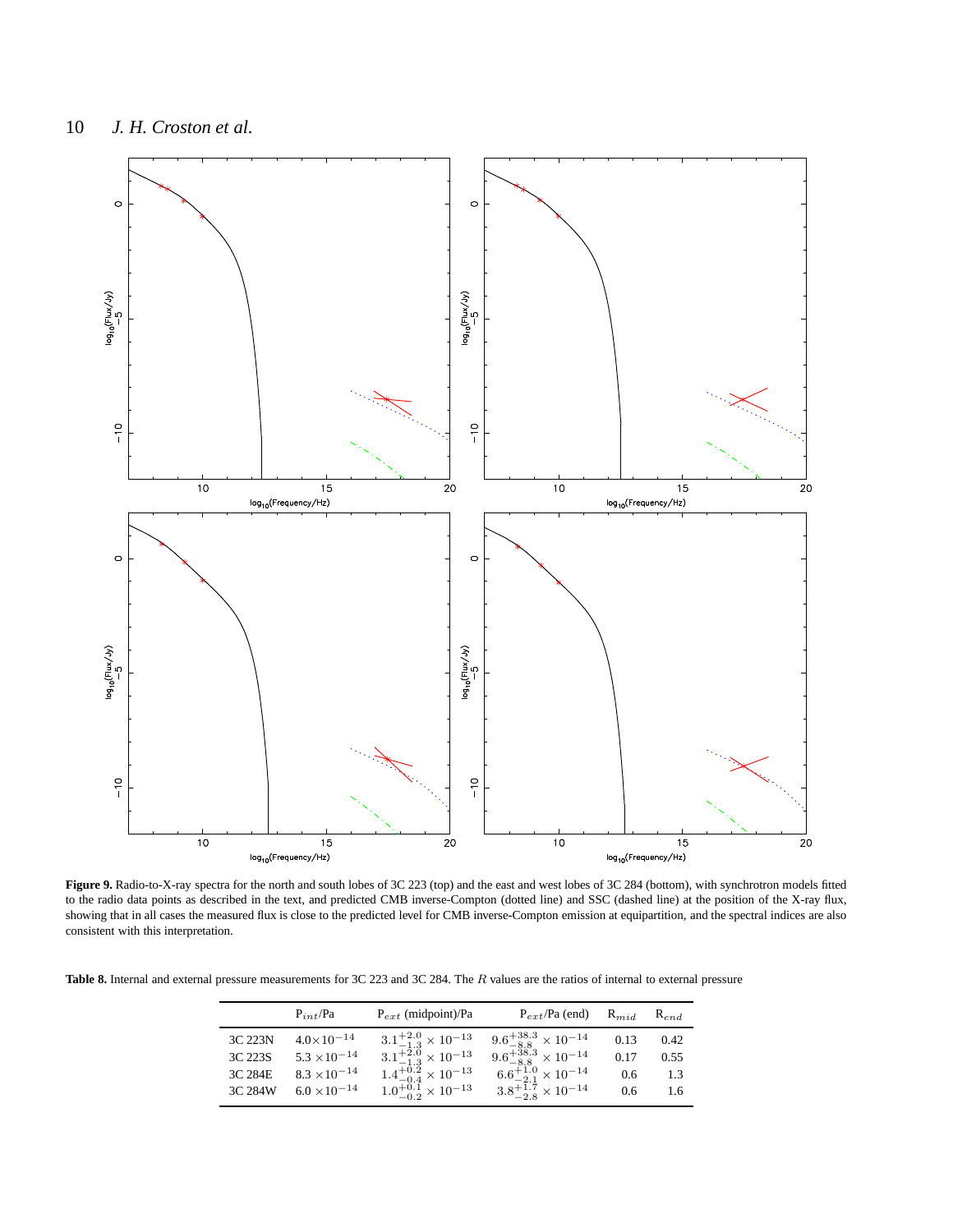expanding models, and since our upper limits on external pressure for 3C 223 leave room for a large contribution from other particles in that source.

Constraints on the amount of cold gas and a subrelativistic tail to the electron population can be obtained by examining the limits on Faraday depolarization. For 3C 284, Leahy, Pooley & Riley (1986) report only slight depolarisation between 11 and 18cm. To investigate whether 3C 223 showed evidence for internal or external depolarization we retrieved VLA data from the public archive. The low-frequency data were from 1.5-GHz observations in the VLA B and C configurations, described by Leahy & Perley (1991), while the high-frequency data we used were from the two-pointing 8.4- GHz observations at C and D configuration described by Leahy et al. (1997). The total and polarized intensities were compared within a fixed contour (the 5- $\sigma$  level of the 8.4-GHz total intensity map). For both lobes the degree of polarization was essentially identical (20 per cent) at the two frequencies; the ratio of degrees of polarization was 1.0. There is therefore no detection of radio depolarization in 3C 223, though we emphasise that the steep spectrum of the lobes means that there is essentially no detectable 8-GHz lobe flux density within 45 arcsec of the radio core. We conclude that it is unlikely that sufficient cold gas is present in the lobes of either source to allow supersonic lateral expansion.

The presence of sufficient low-energy electrons to provide significant pressure would require a steepening of the electron energy spectrum below the observable radio region (e.g.  $\gamma < 10^3$ ). Such a population of electrons cannot be ruled out by our data; however, its physical origin is unclear. If relativistic protons are providing the additional pressure, then large proton to electron ratios would be needed for supersonic expansion. There are arguments suggesting that a significant proton population is required in parsec-scale jets (e.g. Celotti & Fabian 1993), so that they should be present and provide pressure in the lobes as well. We cannot rule out some contribution from protons.

In the absence of efficient entrainment, there are few physically plausible means for the lobes to contain sufficient pressure to be expanding supersonically in all directions. We cannot rule out magnetic domination in the lobes or a dominant population of relativistic protons. However, as discussed above, either of these scenarios requires the X-ray flux from a power-law model to coincide with the level expected for minimum energy IC emission in the absence of protons.

#### **5 CONCLUSIONS**

We have detected X-ray emission from the lobes of two FR-II radio galaxies, 3C 223 and 3C 284, which in both cases can be attributed to inverse-Compton emission from cosmic microwave background photons. In both cases the magnetic field strengths inferred from the levels of X-ray flux are near to minimum energy values in the absence of protons. We also detect extended emission surrounding the two sources. Both sources are in large group-scale atmospheres with temperatures of ~ 1 keV. Our data are not of sufficient sensitivity to detect temperature variations in the hot-gas atmosphere. We find that the lobes are in approximate pressure balance with their external environments if they contain only relativistic electrons, but that additional material or magnetic dominance would be required in a model where the lobes have lateral supersonic expansion.

### **ACKNOWLEDGMENTS**

We thank the referee for helpful comments. JHC thanks PPARC for a studentship. MJH thanks the Royal Society for a research fellowship. The National Radio Astronomy Observatory is a facility of the National Science Foundation operated under cooperative agreement by Associated Universities, Inc.

#### <span id="page-10-0"></span>**REFERENCES**

- Allen S.W., Fabian A.C., Idesawa E., Inoue H., Kii T., Otani C., 1997, MN-RAS, 286, 765
- Belsole E., Worrall D.M., Hardcastle M.J., Birkinshaw M., Lawrence C.R., 2004, MNRAS, in press
- Bicknell G.V., 1984, ApJ, 286, 68
- Birkinshaw M., Worrall D.M., 1993, ApJ, 412, 568
- Brunetti G., Setti G., Comastri A., 1997, A&A, 325, 898
- Brunetti G., 2000, Astroparticle Physics, 13, 107
- Brunetti G., Bondi M., Comastri A., Pedani M., Varano S., Setti G., Hardcastle M.J., 2001, ApJ, 561, 157
- Celotti A., Fabian A.C., 1993, MNRAS, 164, 228
- Croston J.H,. Hardcastle M.J., Birkinshaw M., Worrall D.M., 2003, MN-RAS, 346, 1041
- Eracleous M., Halpern J.P., Livio M., 1996, ApJ, 459, 89
- Falle S.A.E.G., 1991, MNRAS, 250, 581
- Gliozzi M., Sambruna R.M., Brandt W.N., 2003, A&A, 408, 949
- Gliozzi M., Sambruna R.M., Brandt W.N., Mushotzky R., Eracleous M., 2004, A&A, 413, 139
- Hardcastle M.J., Worrall D.M., Birkinshaw M., 1998a, MNRAS, 296, 1098
- Hardcastle M.J., Alexander P., Pooley G.G., Riley J.M., 1998b, MNRAS, 296, 445
- Hardcastle M.J., Worrall D.M., 1999, MNRAS, 309, 969
- Hardcastle M.J., Worrall D.M., 2000a, MNRAS, 319, 562
- Hardcastle M.J., Worrall D.M., 2000b, MNRAS, 314, 359
- 
- Hardcastle M.J., Birkinshaw M., Worrall D.M., 2001, MNRAS, 323, L17
- Hardcastle M.J., Birkinshaw M., Cameron R.A., Harris D.E., Looney L.W., Worrall D.M., 2002a, ApJ, 581, 948
- Hardcastle M.J., Worrall D.M., Birkinshaw M., Laing R.A., Bridle A.H., 2002b, MNRAS, 334, 182
- Hardcastle M.J., Worrall D.M., Kraft R.P., Forman W.R., Jones C., Murray S.S., 2003, ApJ, 593, 169
- Harris D.E., Carilli C.L., Perley R.A., Nature, 367, 713
- Harris D.E., Krawczynski H., 2002, ApJ, 565, 244
- Isobe N. et al., 2002, ApJ, 580, 111
- Kaiser C.R., Alexander P., 1997, MNRAS, 292, 723
- Kataoka J. et al., 2003, A&A, 410, 833
- Kraft R., Vazquez S., Forman W.R., Jones C., Murray S.S., Hardcastle M.J., Worrall D.M., Churazov E., 2003, ApJ, 592, 129
- Laing R.A., Bridle A.H., 2002, MNRAS, 336, 1161
- Laing R.A., Riley J.M., Longair M.S., 1983, MNRAS, 204, 151
- Laing R.A., 1984, in Bridle A.H., Eilek J., eds, Physics of Energy Transport in Radio Galaxies, NRAO Workshop no. 9, NRAO, Green Bank, West Virginia, p90
- Leahy J.P., Pooley G.G., Riley J.M., 1986, MNRAS, 222, 753
- Leahy J.P., Perley R.A., 1991, AJ, 102, 537
- Leahy J.P. et al., 1997, MNRAS, 291, 20
- Mason K.O. et al., 2000, MNRAS, 311, 456
- Meisenheimer K., Haas M., M´'uller S.A., Chini R., Klaas U., Lemke D., 2001, a&A, 372, 719
- Morganti R., Fanti R., Gioia I.M., Harris D.E., Parma P., de Ruiter H., 1988, A&A,189, 11
- Neugebauer G., Oke J.B., Becklin E.E., Matthews K., 1979, ApJ, 230, 79
- Protassov R., van Dyk D.A., Connors A., Kashyap V.L., Siemiginowska A., 2002, ApJ, 571, 545
- Ptak A., Yaqoob T., Serlemitsos P.J., Kunieda H., Terashima Y., 1996, ApJ, 459, 542
- Sambruna R.M., Eracleous M., Mushotzky R.F., 1999, ApJ, 526, 60